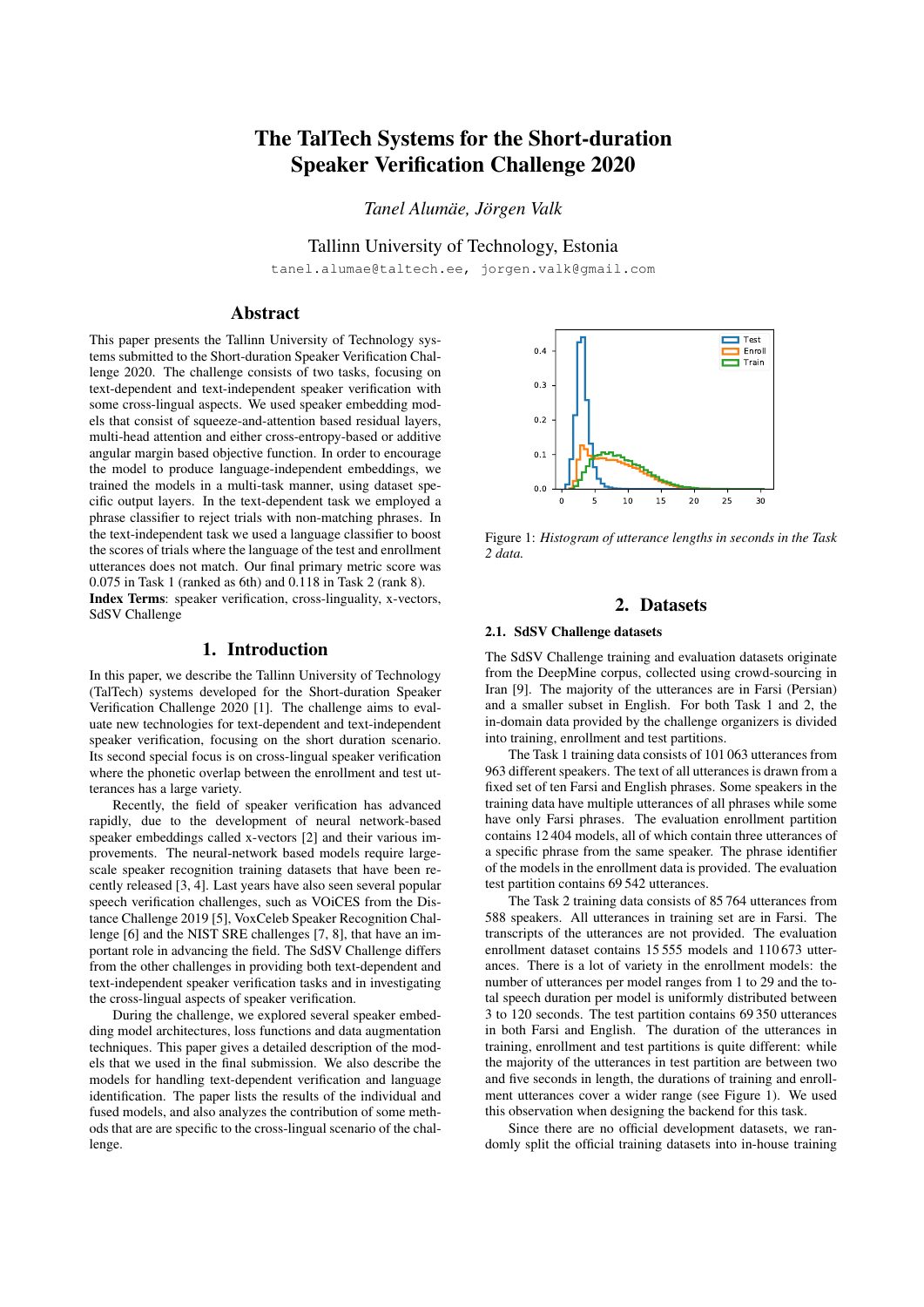and development sets for both tasks. This was done by taking a random 100 speaker subset of the training set together with the corresponding utterances. The resulting development sets were further split into enrollment and test datasets by drawing a 1000-utterance sample into the test set and using other utterances for generating a custom enrollment dataset that has a similar distribution of utterances per model as evaluation data.

#### 2.2. Other training datasets

The SdSV Challenge uses a fixed training condition with limited training data. In addition to the in-domain training data, only the VoxCeleb1 [3], VoxCeleb2 [4] and the LibriSpeech [10] corpora were allowed to be used for training.

#### 2.3. Non-speech datasets

The SdSV Challenge allows using other non-speech datasets for data augmentation purposes. Our data augmentation strategy uses additive noises and reverberation. For additive noises, we used the music and noise subsets of the MUSAN corpus [11]. For reverberation, we used simulated small and medium room impulse responses [12] and real room impulse responses from the BUT Speech@FIT Reverb Database [13]. We also used data from the allowed speech corpora for generating babble noise.

## 3. Methods

## 3.1. Speaker embeddings

Our backend uses speaker embedding models derived from the x-vector paradigm [2], with several enhancements.

Our models use either 30, 40 or 48 dimensional filterbank features. Utterance level mean normalization is applied. We do not use any speech activity detection. This has two reasons: first, most of the utterances in training and test data are already segmented to contain mostly speech; second, we use attention mechanism in the pooling layer which is known to be relatively insensitive to speech activity detection.

We apply on-the fly data augmentation during training using AugMix [14], a technique recently proposed for image recognition. AugMix has two components: it generates stochastic augmentations of the training data during learning and encourages the predictions produced from the original and augmented training samples to be similar to each other, using Jensen-Shannon divergence (JSD). Although we experimented with both components during the challenge, we ended up using only the stochastic data augmentation component and did not use the JSD-based consistency loss in our final models, since we didn't observe significant benefits of the method. Furthermore, training models using consistency loss makes the training around 2.5 times slower. The stochastic augmentation technique works by generating new augmented copies of training samples on-the-fly. A clean training segment is cloned into several copies. A different randomly drawn series of augmentation transforms, each possibly with random parameters, is applied serially to each of the copies. Then, the augmented copies are mixed with each other (using randomly sampled weights) and the resulting super-augmentated sample is finally mixed with the original clean sample, using a randomly sampled interpolation coefficient (see Figure 2). The benefit of this method, compared to using pre-generated static augmentations, is that there is a lot of variety in the training data: each training sample is a result of several random transforms, applied in random order and with a random weight.



Figure 2: *Sample augmentation pipeline in AugMix (largely based on [14]). The number and type of transforms in each augmentation path is randomly sampled. The augmented signals are mixed using randomly sampled*  $w_1$  *and*  $w_2$ *. The mixed augmented signal is finally interpolated with the original signal, using a sampled weight* m*.*

The architecture of the speaker embedding model used by most of our systems is summarized in Table 1. All speaker embedding models that participated in our submission use the Resnet34 architecture [15, 16] for frame level feature extraction where the basic convolutional blocks with residual connections are replaced with squeeze-and-attention modules [17, 18].

The statistics pooling layer that maps frame-level features to segment level features is replaced in our model with a multihead attention layer [19] that has been shown to provide superior performance [20, 21, 22, 23]. From among many variants of multi-head attention used in previous studies, we employ the one described in [20]: frame level representations are first mapped to  $N_{att}$  outputs ( $N_{att} = 128$  in our model), using a  $1 \times 1$  convolution and a ReLU nonlinearity; from this representation, each attention head (we used  $N_{heads} = 5$  heads) computes it's own softmax-based weight distribution over the input utterance; finally, weighted mean and standard deviation are computed over the frame level features for each head, resulting in  $N_{heads} \times 512 \times 2$  segment-level representations.

The last two layers of the model are replicated for each training dataset, as depicted in Figure 3. That is, there is a different pre-final dense layer and the final softmax layer for each training corpus, and the number of outputs in the softmax layer is equal to the number of speakers in the particular training dataset. This is different from the usual approach where speakers from all datasets are pooled together during training. This approach is similar to the multilingual bottleneck feature extractors used in speech recognition [24]. This multitask approach is motivated by the fact that the speakers in the three training datasets (VoxCeleb, LibriSpeeech and DeepMine) are expected to sound very different. By separating them into different softmax branches, we encourage the model to learn datasetindependent features in the shared layers (including the embedding layer) and place the dataset-specific discrimination capability into the final branched layers. Section 4.2 shows that this improves the cross-lingual and cross-domain performance of the resulting speaker embeddings.

We used two different objective functions for neural network training: cross-entropy (CE) and additive angular margin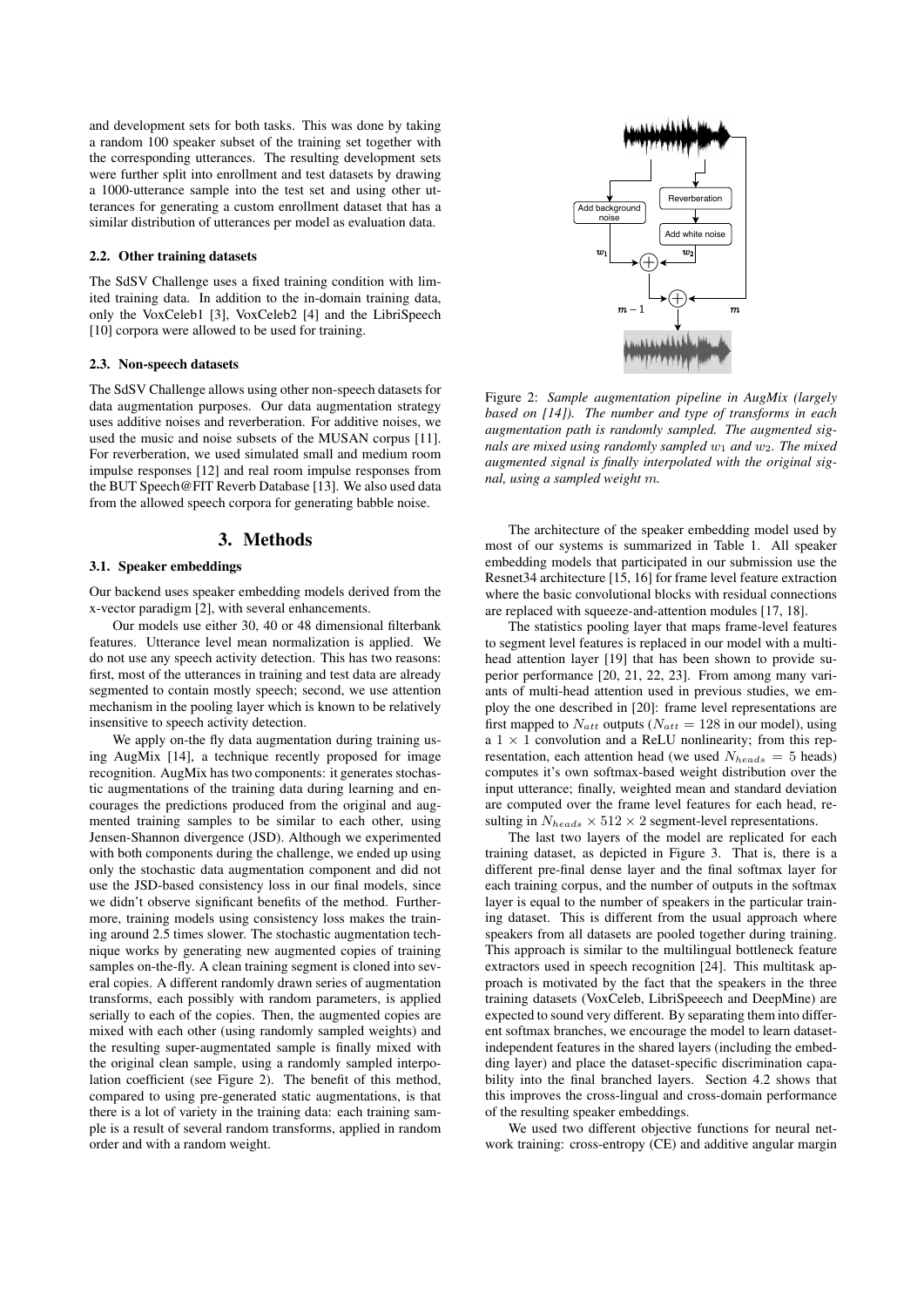Table 1: *The neural network architecture used for extracting speaker embeddings. SE/res stands for squeeze-and-attention block and residual connections.*

| Layer                                     | <i>Spatial Size</i>            | #Channels               | Kernel                                                                                                                                                                                                                                                                                               |  |  |  |
|-------------------------------------------|--------------------------------|-------------------------|------------------------------------------------------------------------------------------------------------------------------------------------------------------------------------------------------------------------------------------------------------------------------------------------------|--|--|--|
| Input                                     | $\overline{F \times T}$        | 1                       |                                                                                                                                                                                                                                                                                                      |  |  |  |
|                                           | Frame level representations    |                         |                                                                                                                                                                                                                                                                                                      |  |  |  |
| Pre-resnet                                | $F \times T$                   | 64                      | $7 \times 7$                                                                                                                                                                                                                                                                                         |  |  |  |
|                                           |                                |                         |                                                                                                                                                                                                                                                                                                      |  |  |  |
|                                           | Res-block 1 $F/2 \times T/2$   | 64                      |                                                                                                                                                                                                                                                                                                      |  |  |  |
|                                           |                                |                         |                                                                                                                                                                                                                                                                                                      |  |  |  |
|                                           |                                |                         |                                                                                                                                                                                                                                                                                                      |  |  |  |
|                                           | Res-block 2 $F/4 \times T/4$   | 128                     |                                                                                                                                                                                                                                                                                                      |  |  |  |
|                                           |                                |                         | $4 \times \left[\begin{array}{c} 2 \times 3 \\ 3 \times 3 \\ S E / res \\ 3 \times 3 \\ 3 \times 3 \\ S E / res \\ 6 \times \left[\begin{array}{c} 3 \times 3 \\ 3 \times 3 \\ S E / res \\ 3 \times 3 \\ S E / res \\ 3 \times 3 \\ S E / res \\ 3 \times 3 \\ S E / res \end{array}\right]\right]$ |  |  |  |
|                                           |                                |                         |                                                                                                                                                                                                                                                                                                      |  |  |  |
|                                           | Res-block 3 $F/8 \times T/8$   | 256                     |                                                                                                                                                                                                                                                                                                      |  |  |  |
|                                           |                                |                         |                                                                                                                                                                                                                                                                                                      |  |  |  |
|                                           |                                |                         |                                                                                                                                                                                                                                                                                                      |  |  |  |
|                                           | Res-block 4 $F/16 \times T/16$ | 512                     |                                                                                                                                                                                                                                                                                                      |  |  |  |
|                                           |                                |                         |                                                                                                                                                                                                                                                                                                      |  |  |  |
|                                           | Post-resnet $1 \times T/16$    | 512                     | $F/16\times1$                                                                                                                                                                                                                                                                                        |  |  |  |
| Segment-level representations             |                                |                         |                                                                                                                                                                                                                                                                                                      |  |  |  |
| Pooling                                   |                                | $5 \times 512 \times 2$ | MH-Attention                                                                                                                                                                                                                                                                                         |  |  |  |
| Embedding                                 |                                | 512                     | Dense                                                                                                                                                                                                                                                                                                |  |  |  |
| Multi-output layers, one for each dataset |                                |                         |                                                                                                                                                                                                                                                                                                      |  |  |  |
| FC                                        |                                | 512                     | Dense                                                                                                                                                                                                                                                                                                |  |  |  |
| Output                                    |                                | #Speakers               | Softmax                                                                                                                                                                                                                                                                                              |  |  |  |

(AAM) softmax [25]. The AAM-Softmax parameter  $s$  is set to 30 and  $m$  to 0.2 radians. Both objective functions were applied in the multi-task fashion, as described before.

We also experimented with phonetic bottleneck features (BNFs). For this, we trained a bottleneck feature extractor on the LibriSpeech data. We used Kaldi [26] to train a DNN acoustic model with factorized time-domain neural network layers. The second-from-last layer in the model is a 40-dimensional linear layer that is used for extracting bottleneck features. We used the model to extract bottleneck features for all the training and evaluation data. The bottleneck features were presented to the speaker embedding model based on the approach proposed in [27]. Bottleneck features are projected to 3-channel spatially contiguous feature maps, having the same dimensionality as input filterbank features. This is done using three dense layers with ReLU nonlinearity. The three resulting channels are then combined with the filterbank features, resulting in a 4-channel input to the convolutional layers.

The models are implemented in PyTorch [28] using a framework developed in our lab. Training segment loading, data augmentation and feature extraction are all performed on the fly, thus reducing both training time and disk space required for training speaker embeddings on large datasets. Feature extraction, and data augmentation together with model training are performed on GPUs. One model can be trained in about 48 hours using three GPUs, without the need to prepare intermediate training data files from raw wave files.

## 3.2. Back-end modeling

For back-end modeling, we use cosine similarity and Probabilistic Linear Discriminant Analysis (PLDA). Cosine similarity is used with embeddings that are trained with AAM-Softmax. The scores of enrollment-test pairs are calculated as the cosine similarity of the two embeddings, after length normalization. PLDA is used with embeddings trained using the CE criterion. The final PLDA model is a linear interpolation of models trained on out-of-domain and in-domain data.



Figure 3: *Speaker embedding extractor with dataset-specific output layers*

We use the Correlation Alignment (CORAL) technique [29, 30] to transform the embeddings of out-of-domain data to be similar to in-domain embeddings.

Before estimating the PLDA model, embeddings are preprocessed using LDA, whitening and length normalization. 200-dimensional LDA and the whitening transform are estimated on in-domain data, while centering is performed on the dataset that is used for training the PLDA. PLDA is estimated on a subset of out-of-domain data (500k utterances from Vox-Celeb and 100k utterances from LibriSpeech) and all of indomain data (except the portion used as in-house development set). Data augmentation is applied to the input audio when computing embeddings for training data. For Task 1, we use subsegmented training data for PLDA training: since the length distributions of test and training data are different, we randomly split training data to segments of 2 to 4 seconds in length. This improved our intermediate results by around 10%.

After scoring, results from all trials are subject to score normalization. We use Adaptive Symmetric Score Normalization [31]. The cohort is selected to be 400 closest utterances from a random 5000 utterance subset of the in-domain training data.

#### 3.3. Phrase classification

Task 1 of the challenge handles text-dependent speaker verification. The task of the system is to verify that both the speaker and the phrase of the test utterance matches with that of the enrollment model. The number of different phrases occurring in evaluation data is limited to the 10 phrases that also occur in training data, i.e., there are no out-of-set test phrases. This allows to detect the Target-Wrong and Impostor-Wrong trials in evaluation trials using a relatively simple phrase classification model. The model that we used is similar to the one used for extracting speaker embeddings, except that 5 TDNN layers are used for frame-level feature extraction and a LSTM layer for pooling. The utterance-level feature is taken from the output of the LSTM corresponding to the last frame of the input utterance. This is followed by a a single dense layer and a final softmax layer. The model was trained on the in-domain training data. On the in-house development set the phrase classification accuracy was 100%. Post-evaluation analysis showed that the equal error rate of the target-wrong trials in the evaluation set is 0.01% which confirms the accuracy of the model.

We used the model to add a bias of -99 to the trial scores where the test utterance did not to match the enrollment phrase.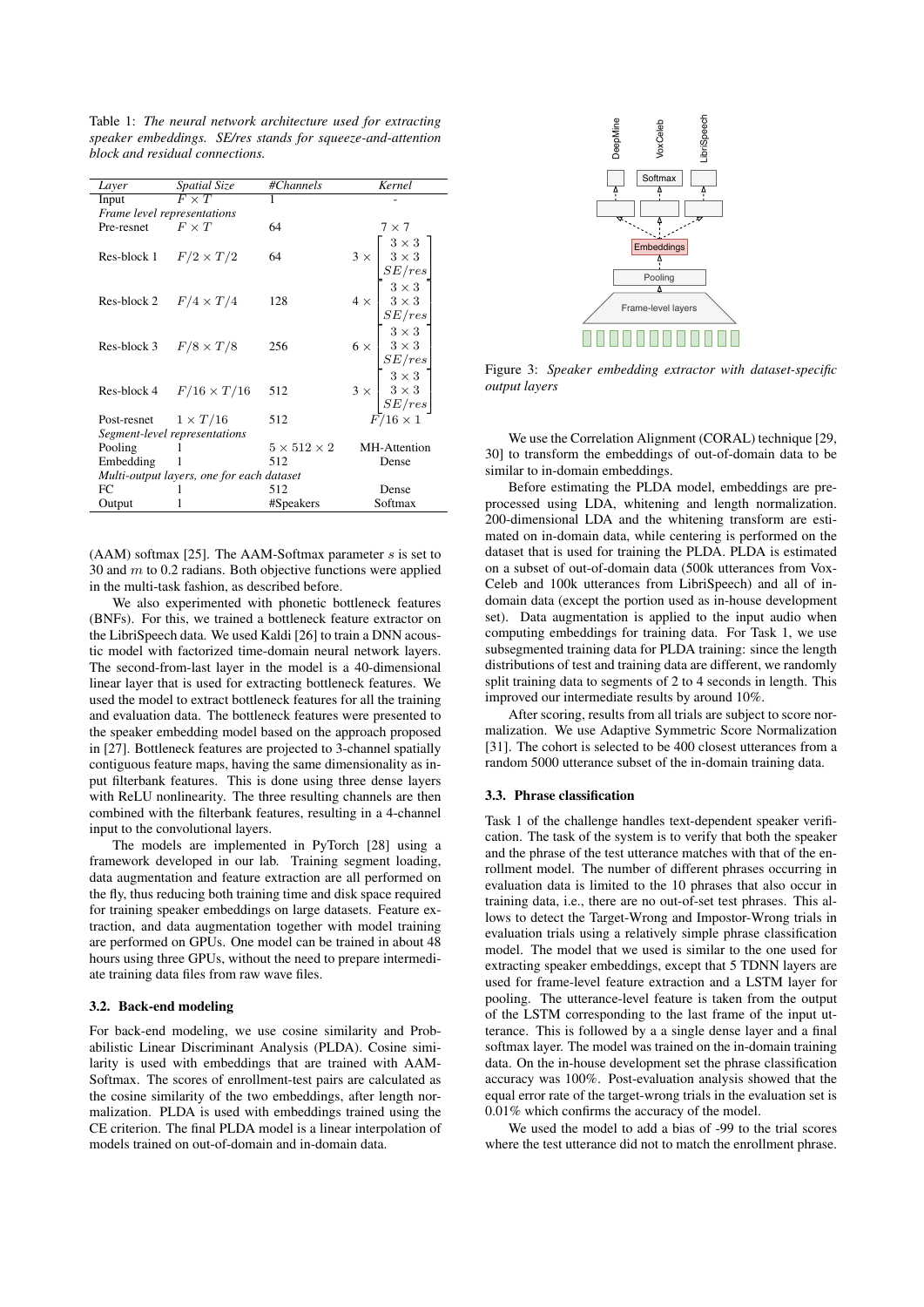Table 2: *Results of the individual systems that participated in the final submission (Progress set).*

|   |        | <b>FBank Criterion</b> | Fine-  | <b>BNF</b> | $\overline{DCF}_{min}$ | <b>EER</b> |
|---|--------|------------------------|--------|------------|------------------------|------------|
|   | Dim    |                        | tuning |            |                        |            |
|   | Task 1 |                        |        |            |                        |            |
| S | 48     | СE                     |        |            | 0.090                  | 2.34       |
|   | 40     | СE                     |        |            | 0.123                  | 3.54       |
|   | 40     | AAM                    |        |            | 0.094                  | 2.26       |
| P | Fusion |                        |        |            | 0.076                  | 2.09       |
|   | Task 2 |                        |        |            |                        |            |
| S | 40     | AAM                    |        |            | 0.139                  | 3.13       |
|   | 30     | СE                     |        |            | 0.139                  | 3.17       |
| P | Fusion |                        |        |            | 0.117                  | 2.74       |

#### 3.4. Language identification

In Task 2 evaluation data, a subset of the utterances are in English. In order to apply a different scoring strategy to the English test utterances, we built a language identification system for classifying utterances based on the spoken language. For this, we trained a model for extracting language embeddings, using a subset of the of-out-domain English training data and all of in-domain Farsi training data. The architecture of the model is a simplified version of one that we used for extracting speaker embeddings: it has 5 TDNN layers, uses multi-head attention for pooling and cross-entropy for optimization. In addition to the additive noise and reverberation based augmentation, it also uses speed perturbation. The final language identification model uses logistic regression to classify language embeddings, and is trained an a small balanced subset of English and Farsi data.

It was difficult to get a reliable estimate of the language identification performance of the resulting model, since there were no English utterances spoken by Farsi speakers available in the training data. The model classified 100% of the in-house development data correctly but it was unclear how much the model had learned to classify corpus-specific channel effects and how much the actual language characteristics.

We used the language identification model as follows: in the Task 2 systems that used the PLDA backend, we added a small positive bias to the trial scores where the test utterance was classified as being in English.

## 4. Results

## 4.1. Main results

Results of the individual systems that participated in our final submission and their fusions for both tasks on the Progress set are listed in Table 2. Results on the Evaluation set were almost identical. The final single systems differed in the dimensionality of the used filterbank features, training criteria of the speaker embedding models, the use of final finetuning of the speaker embeddings model, and in the incorporation of bottleneck features. Fusion was done by simple linear interpolation of the log-likelihood ration scores using uniform weights. The single system submissions are marked with "S" and the primary systems with "P". It can be seen that models trained using the CE and AAM criteria achieved similar results and their fusion resulted in notable improvement.

We trained models that employ BNFs for both tasks. Although they resulted in improvements on the in-house development data, they gave disappointing results on the Progress

Table 3: *Results on Task 2 with and without a positive bias for English test utterances.*

| Multi-output | Positive bias for $DCF_{min}$ |       | EER  |
|--------------|-------------------------------|-------|------|
| embeddings   | English utterances            |       |      |
|              |                               | 0.140 | 3.20 |
|              |                               | 0.157 | 3.71 |
|              |                               | 0.143 | 3.25 |

Table 4: *Comparison to other challenge results.*

| Task 1          |            |      | Task 2          |       |      |
|-----------------|------------|------|-----------------|-------|------|
| Team            | <b>DCE</b> | EER  | Team            | DCF   | EER  |
| NetEase (1st)   | 0.046      | 1.52 | IDLab $(1st)$   | 0.065 | 1.45 |
| I2R(2nd)        | 0.047      | 1.69 | NICT(2nd)       | 0.074 | 1.50 |
| TalTech (6th)   | 0.076      | 2.13 | TalTech (8th)   | 0.117 | 2.74 |
| <b>Baseline</b> | 0.146      | 3.49 | <b>Baseline</b> | 0.432 | 10.7 |

set. Therefore we ended up using the model with BNFs only in Task 1, since its inclusion in the final fusion gave small improvements.

## 4.2. Contrastive results

Table 3 lists the performance of some contrastive systems on the Task 2 evaluation set. All results are based on a cross-entropy based frontend and a PLDA-based backend.

All of the speaker embedding models that participated in our submission were trained using multiple dataset-specific output layers (Figure 3). Table 3 shows that replacing the multioutput model with a single output model (i.e., where all speakers are pooled) degrades the primary metric  $DFC_{min}$  by 12% and EER by 16% relative.

As described in section 3.4, we used a language identification system in Task 2 to find test utterances that are probably in English, and added a small bias to the corresponding trials, in order to compensate for the language mismatch factor in scoring. Table 3 shows that this method improves Task 2 results, but the gain is small (around 2% relative).

## 4.3. Comparison to other systems

Our primary systems were ranked as 6th in Task 1 of the challenge (out ouf 20 final submissions) and as 8th in Task 2 (out ouf 35 submissions). Table 4 compares our results to the winning teams' results and the challenge baselines. While our results outperformed the baselines by a large margin and were ranked relatively high, there is a substantial performance gap between our results and those of the best systems of the challenge.

## 5. Conclusions

This paper described the systems we developed for the SdSV Challenge 2020. For both text-dependent and text-independent tasks we used a fusion of system that mainly differ in the loss function that was used to train them. All our individual speaker embedding models are based on the Resnet34 architecture with squeeze-and-excitation modules. We also presented post-evaluation analysis of two methods that aim to improve speaker verification performance in the cross-lingual scenario. We showed that when training speaker embedding models on several (possibly out-of-domain) training corpora, using separate output layers for each dataset can result in relatively large performance improvement.